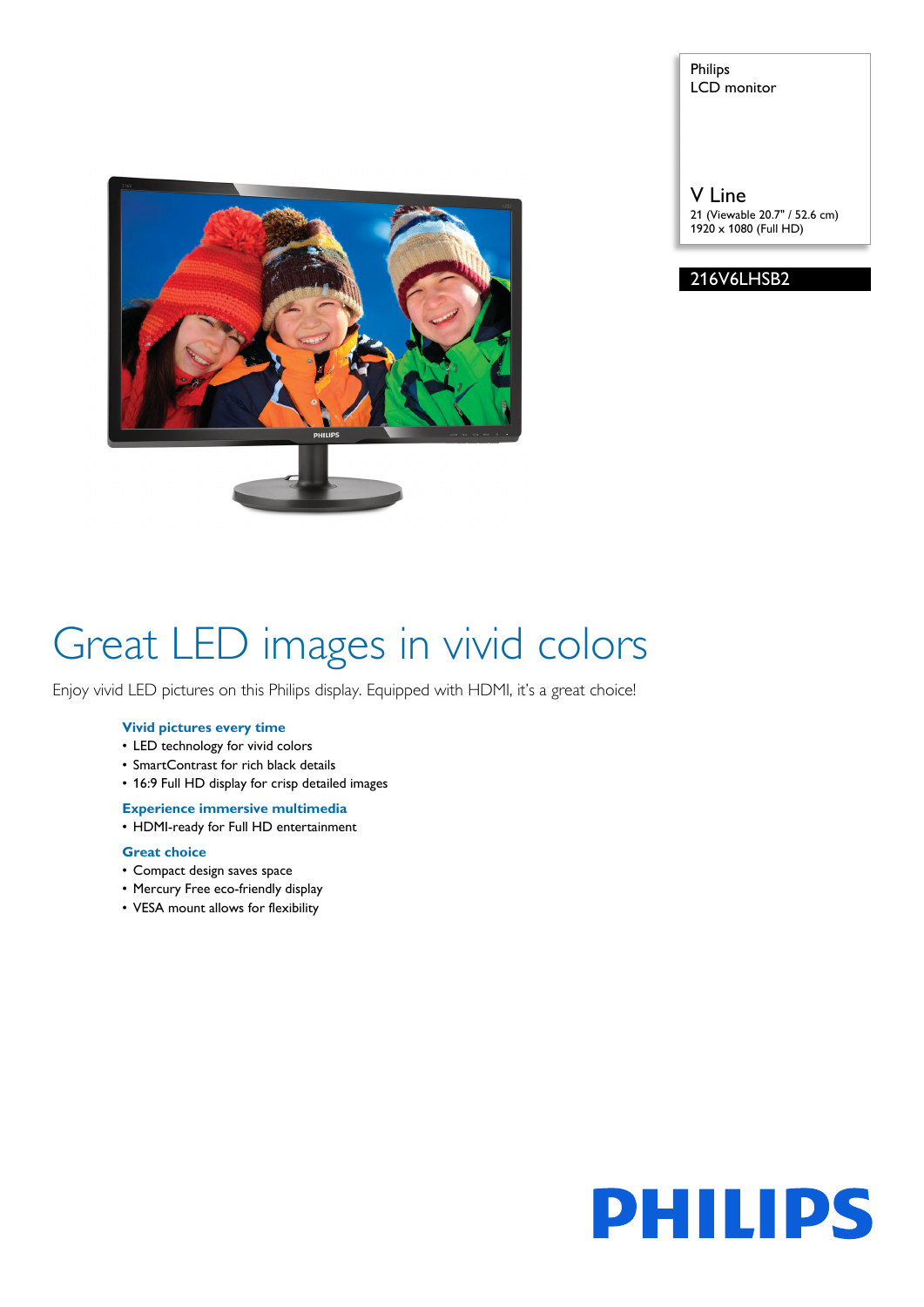# 216V6LHSB2/56

#### LCD monitor V Line 21 (Viewable 20.7" / 52.6 cm), 1920 x 1080 (Full HD)

# **Highlights**

# **LED technology**

White LED's are solid state devices which light up to full, consistent brightness faster saving startup time. LED's are free from mercury content which allows for eco-friendly recycling and disposal process. LED's allow for better dimming control of LCD backlight, resulting in super high contrast ratio. It also gives superior color reproduction thanks to consistent brightness across the screen.

#### **SmartContrast**



SmartContrast is a Philips technology that analyzes the contents you are displaying, automatically adjusting colors and controlling backlight intensity to dynamically enhance contrast for the best digital images and videos or when playing games where dark hues are

displayed. When Economy mode is selected, contrast is adjusted and backlighting fine-tuned for just-right display of everyday office applications and lower power consumption.

# **16:9 Full HD display**



Picture quality matters. Regular displays deliver quality, but you expect more. This display features enhanced Full HD 1920 x 1080 resolution. With Full HD for crisp detail paired with high brightness, incredible contrast and realistic colors expect a true to life picture.

#### **HDMI Ready**



HDMI-ready

An HDMI-ready device has all the required hardware to accept High-Definition Multimedia Interface (HDMI) input. A HDMI cable enables high-quality digital video and audio all transmitted over a single cable from a PC or any number of AV sources (including set-top boxes, DVD players, A/V receivers and video cameras).

# **Mercury Free**

Hg Free

Philips monitors with LED backlighting are free of Mercury content, one of the most toxic natural substances, which affects humans and animals. This reduces the environmental impact of the display throughout its life-cycle, from manufacturing to disposal.



HOMI